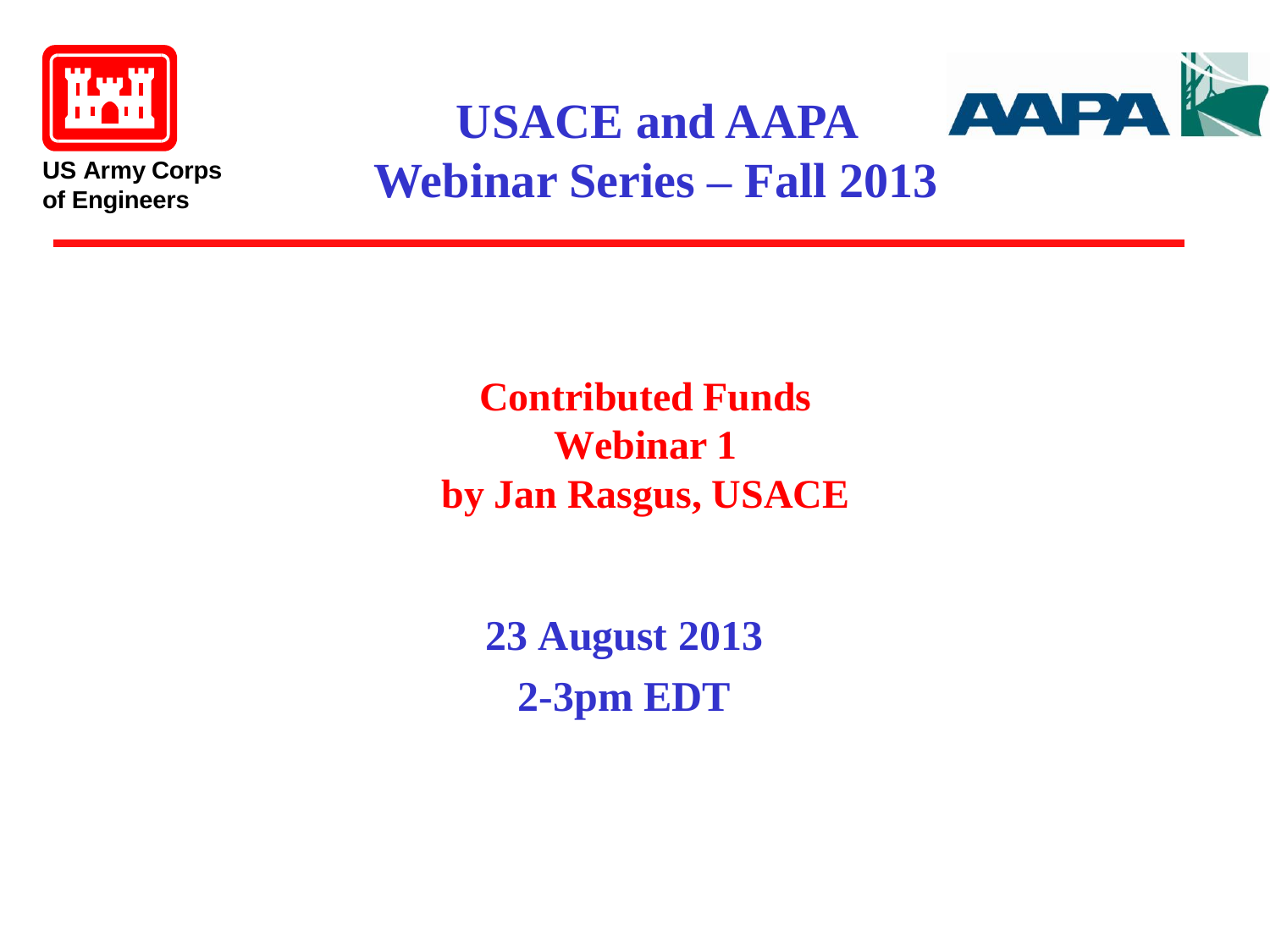





- **Introduction: Jim Walker, AAPA**
- **Housekeeping & Webinar Guidelines: Marie Burns, Moderator**
- **Presentation: Contributed Funds by Jan Rasgus, USACE**
- **Summary: Marie Burns, Moderator**
- **Close: Jim Walker**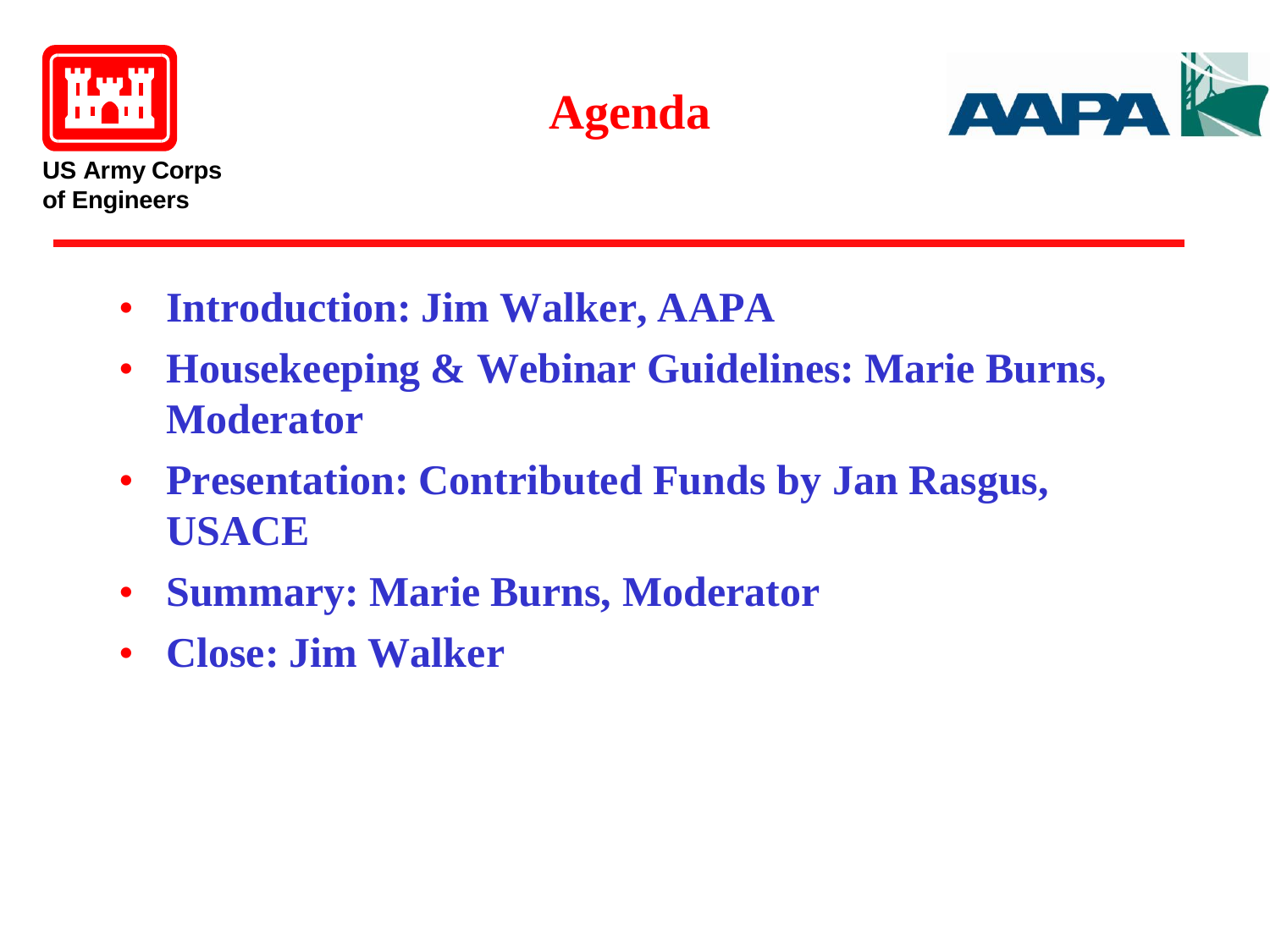

#### **Housekeeping**



- **If you have comments you can write your questions/comments in the chat room portion of the webinar.**
- **Eliminate all possible distractions, which may occur in your office during the webinar. It is important to keep smart phones turned off and away from the handset.**
- **Place your microphone on mute if you are not speaking.**
- **If you accidentally get disconnected from the website or the telephone, just reconnect as quickly as possible.**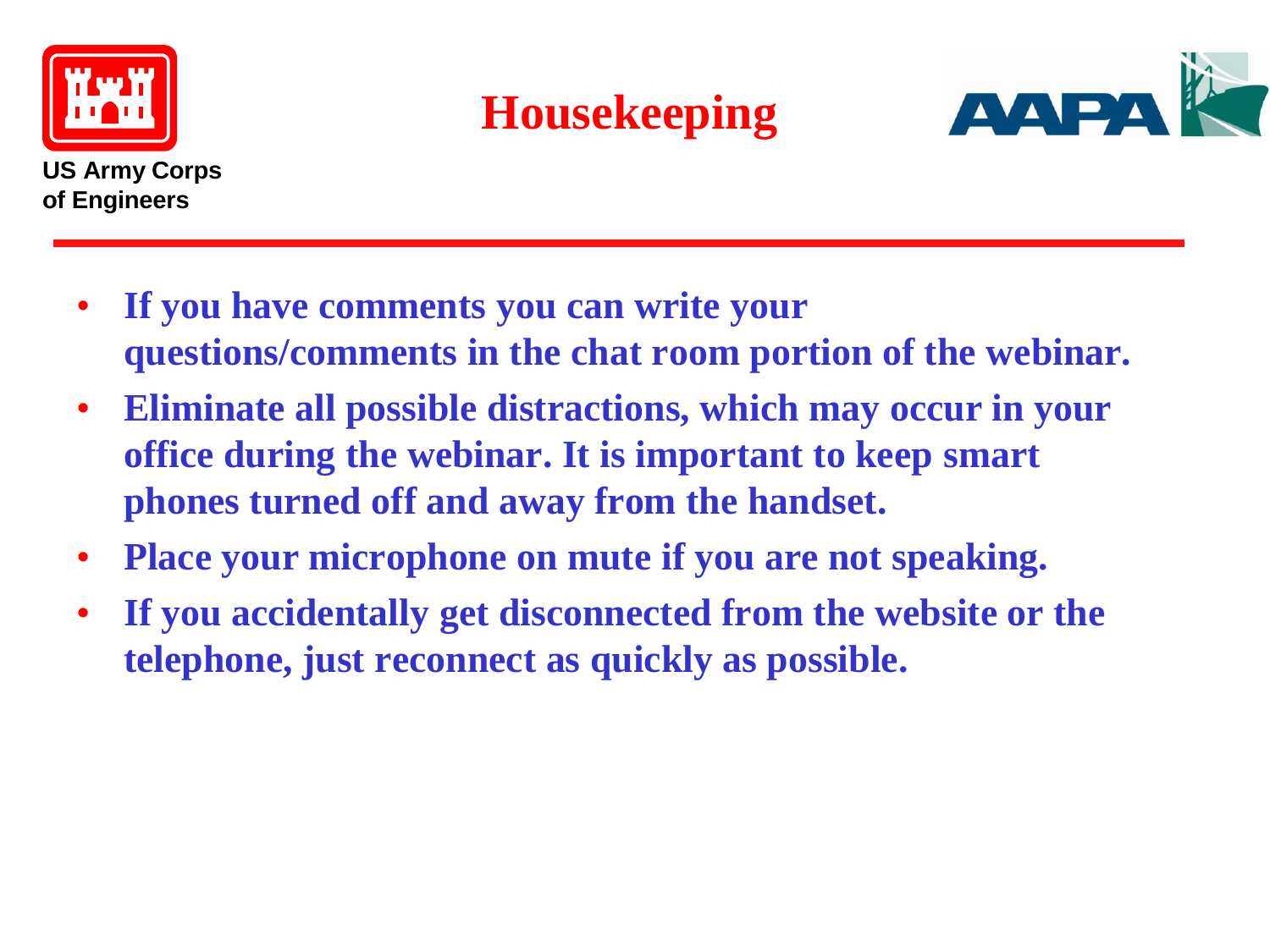

## **Discussion Topics**

**Accelerated Funds Advanced Funds Contributed Funds Committee Notification Process Model Agreements**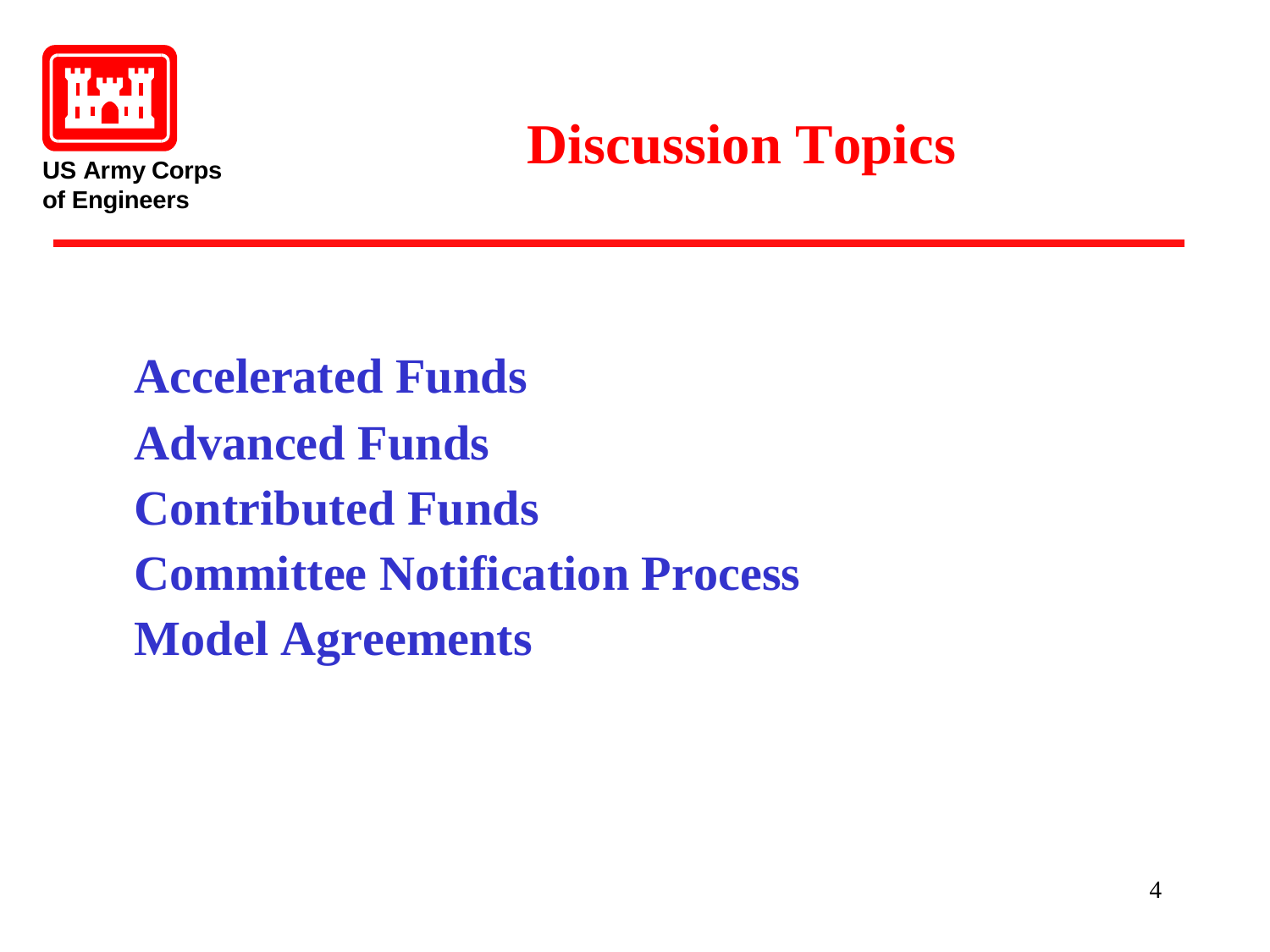

# **Accelerated Funds**

- **Sponsor may offer to accelerate provision of their required cash contribution AND the Government use such accelerated funds without having the matching Federal share available.**
- **Can be used for any cost shared study, design, or project that requires funds from the sponsor but it cannot be used to initiate work if no Federal funds available. Applies to all project purposes.**
- **Committee notification is usually not required for accelerated funds for a Planning agreement but it is for design and construction agreements prior to initiation of negotiations of the agreement.**
- **No repayment or credit afforded for accelerated funds obligated by the Government if matching Federal funds are not provided.**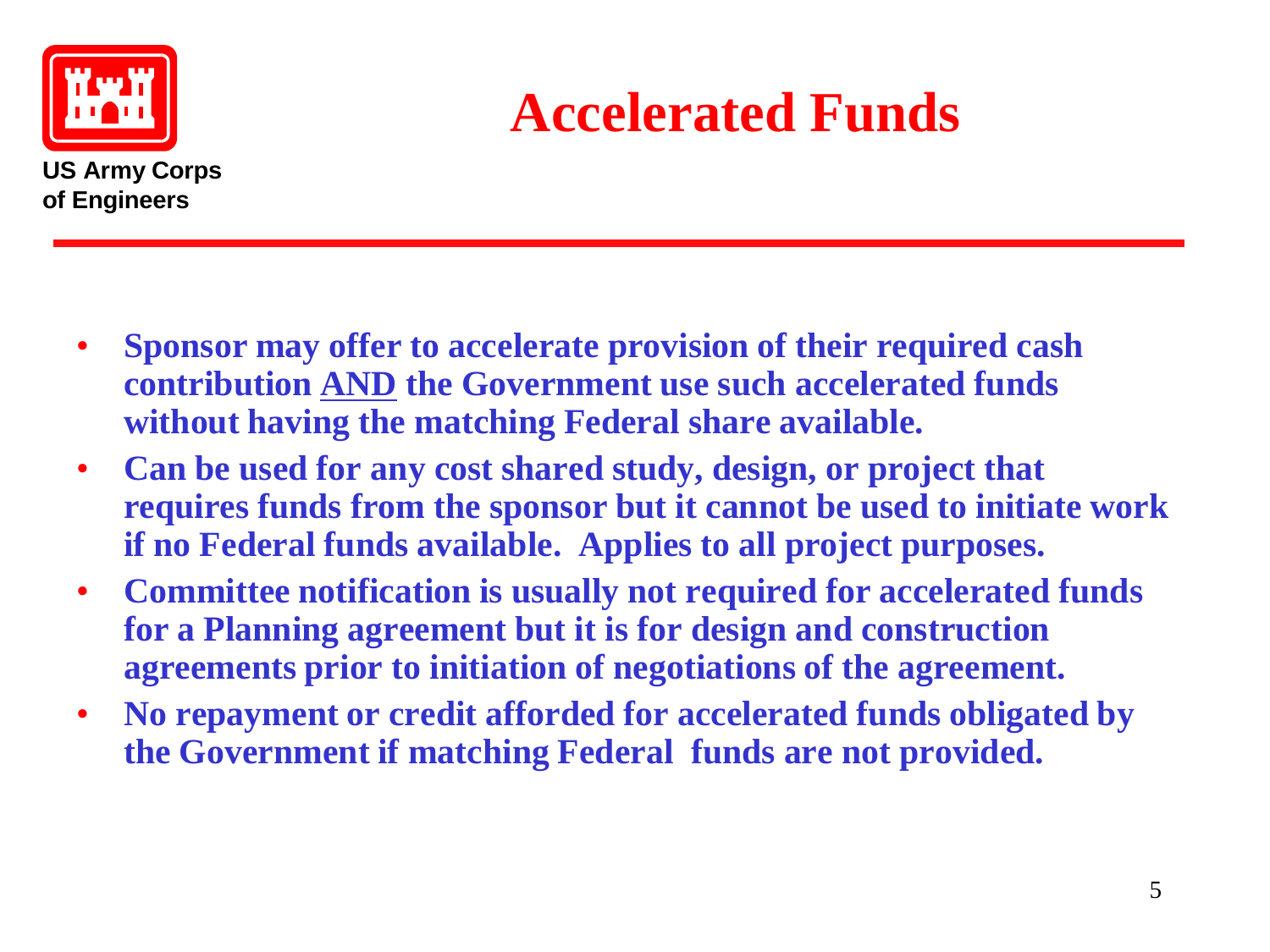

# **Advanced Funds**

- **Advanced Funds are funds provided by a sponsor to pay the Federal share of work to be performed, with the potential of repayment or credit.**
- **No repayment is made until Congress specifically provides funds for the repayment.**
- **May only be accepted for specifically authorized projects for navigation or flood damage risk reduction.**
- **May not be accepted for other project purposes, such as, ecosystem restoration or coastal storm damage reduction (formerly know as hurricane and storm damage reduction); environmental infrastructure projects; studies; or for CAP projects.**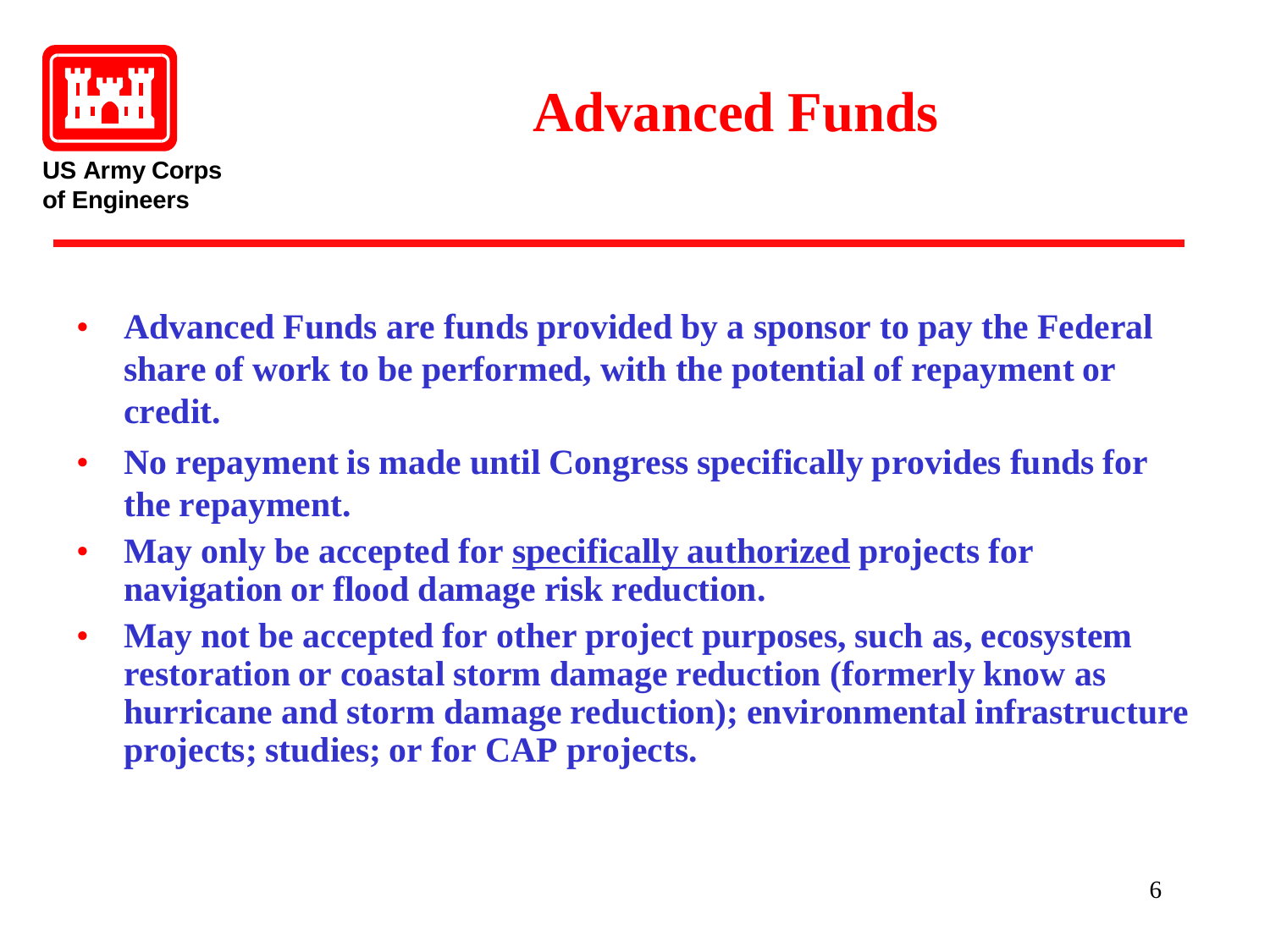

# **Advanced Funds**

- **Successful completion of Committee notification is required before initiating negotiations for agreement.**
- **Advanced Funds offers require coordination within the Corps and with the Administration before any commitment is made, because they raise expectations that the Administration will budget for, and the Congress will appropriate funds for reimbursement.**
- **Will require Advanced Funds text in a new PPA or an amendment to an existing PPA and be approved by ASA(CW).**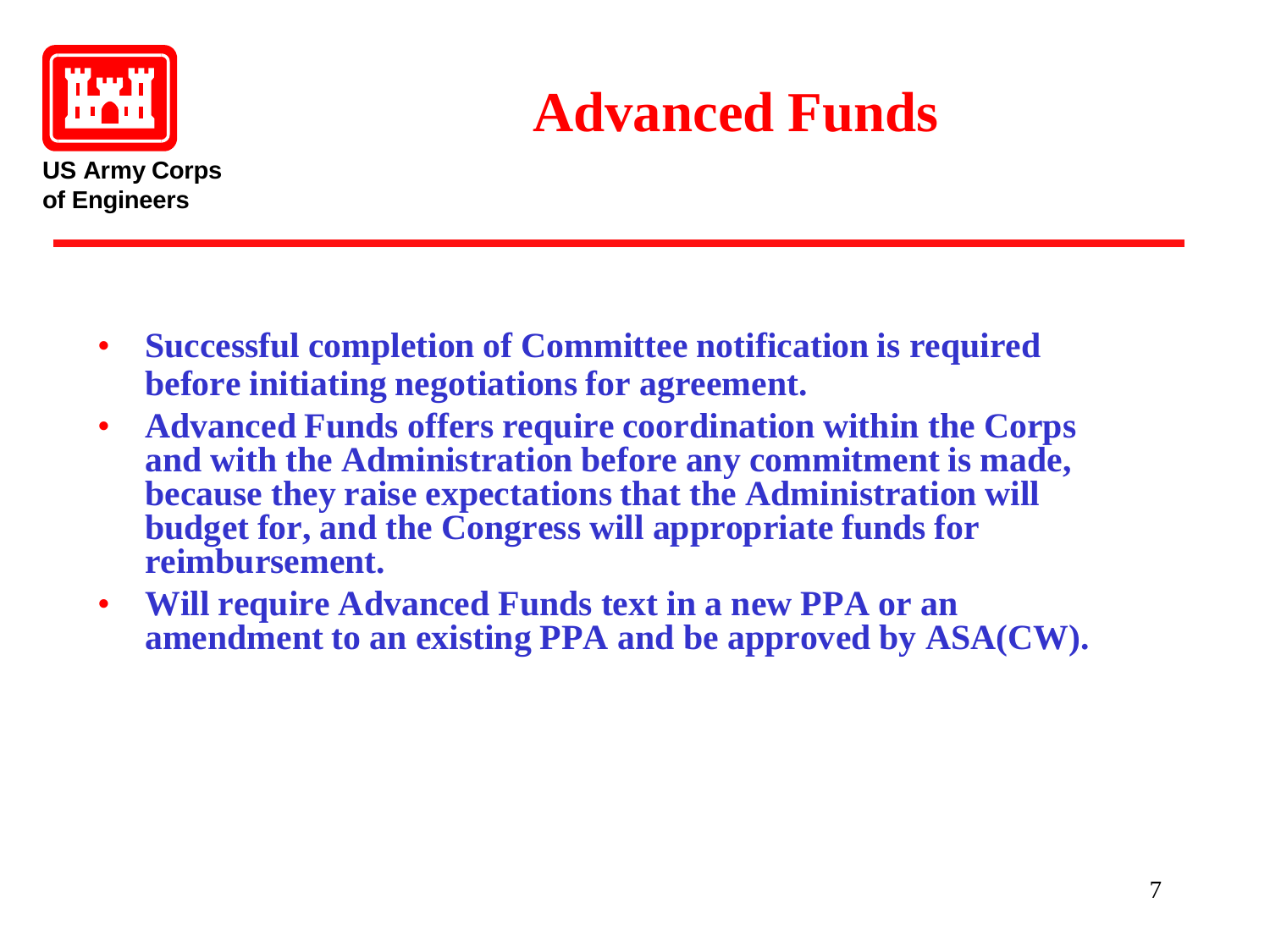

### **Contributed Funds**

- **Section 111 of the FY 2012 Energy and Water Appropriation Acts amended 33 USC 701(h).**
- **Guidance issued in April 12, 2012 memo.**
- **Contributed Funds are those funds above any statutorily required non-Federal share voluntarily provided by a State (including territories and commonwealths) or political subdivision thereof and Federally recognized Indian tribes for all phases of a water resources development project "in connection with funds appropriated by the United States".**
- **No repayment or credit afforded for any contributed funds obligated by the Government. Will refund contributed funds that have not been obligated.**
- **Contributed Funds can be accepted for planning, design, construction and O&M for a water resources development project, including CAP.** 8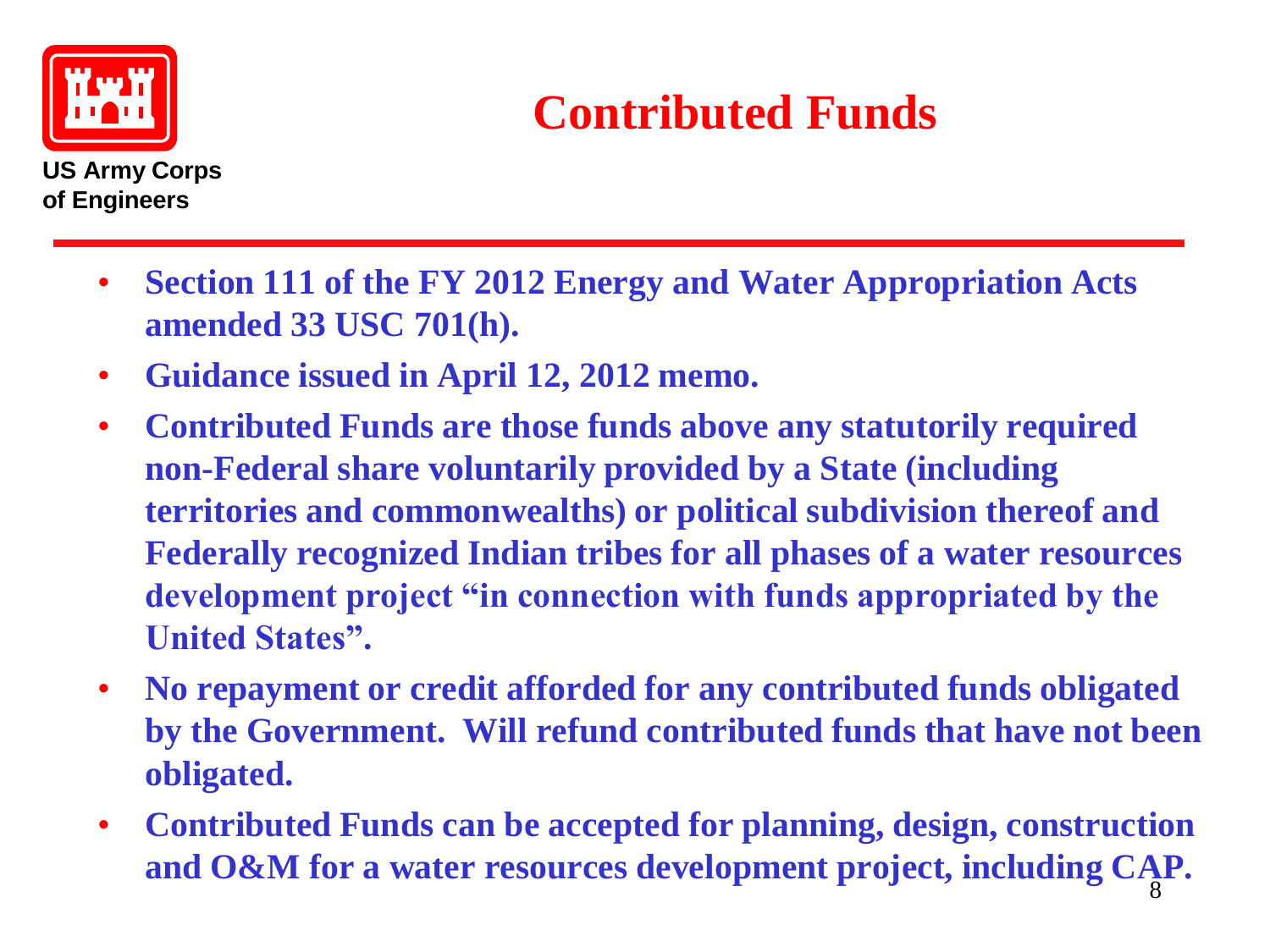

### **Contributed Funds**

- **Funds must have been appropriated for a study (recon) or for construction before contributed funds can be accepted.**
- **If Federal funds provided for a study, contributed funds can be accepted for study and design; if Federal funds provided for construction, contributed funds can be accepted for construction and O&M.**
- **For CAP projects, once Federal funds are provided to initiate a study, contributed funds may be accepted for study, design, construction and O&M.**
- **Requires an amendment to an existing Feasibility Cost Sharing Agreement or PPA or a new agreement for cost shared work.**
- **An MOA will be used for the acceptance of contributed funds for maintenance dredging for which there is no non-Federal cost share or for a cycle of periodic renourishment.**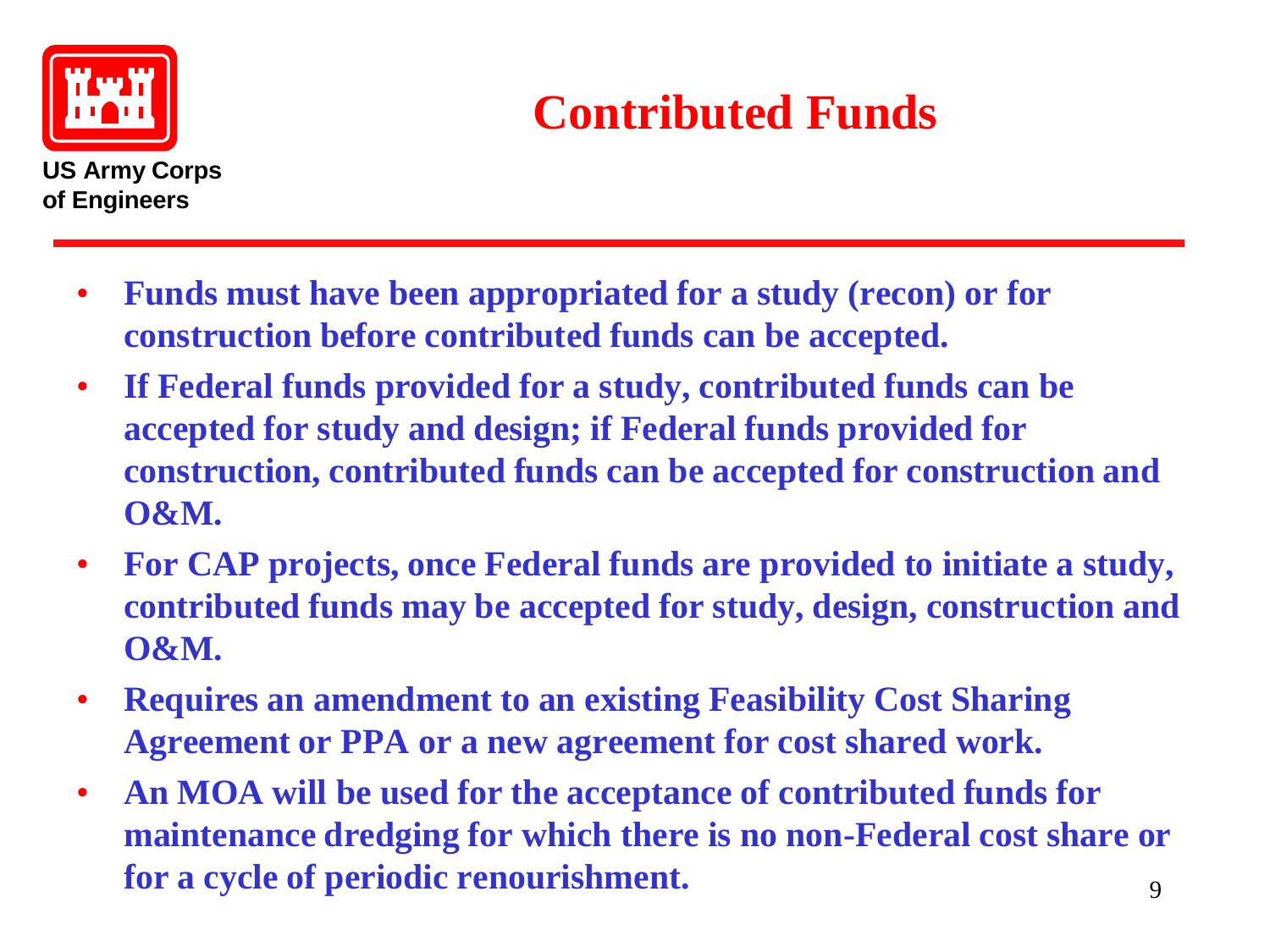

### **Committee Notification Process**

- **Must notify Congress prior to negotiations and acceptance of such funds.**
- **To initiate Committee notification process, field offices must submit the following information to HQs:**
	- **- Draft Committee notification letters**
	- **- Written letter from the sponsor specifying amount of contribution**

**- Information on the study/project and information on the work to be accomplished with the contributed funds and why accomplishment of such work is in the public interest**

• **No notification is required for the dredging of non-Federal berthing areas, channels and slips undertaken on behalf of a sponsor during Corps construction or maintenance. This is considered "additional work", not contributed funds as defined in the guidance.**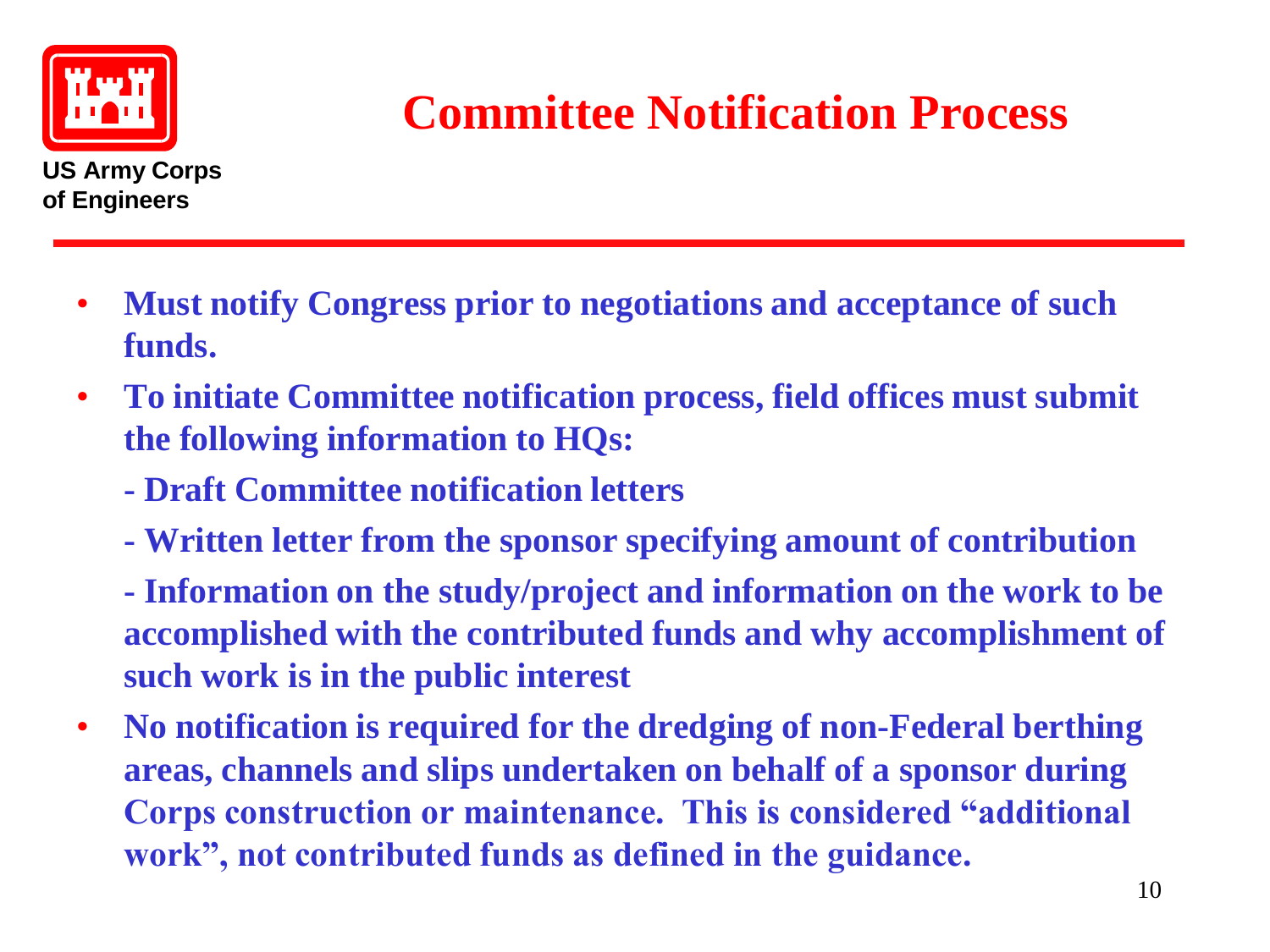

#### **Committee Notification Process**

- **HQs-RIT drafts memos to Chairmen of House and Senate Appropriations, Subcommittees on Energy and Water Development**
- **HQ RIT coordinates draft memos within HQ, including Counsel and Policy, and then forwards memos and supporting information to OASA(CW)**
- **OASA(CW) coordinates draft memos and supporting information with OMB for clearance**
- **Upon OMB clearance, ASA(CW) signs memos and they are sent to the Committees**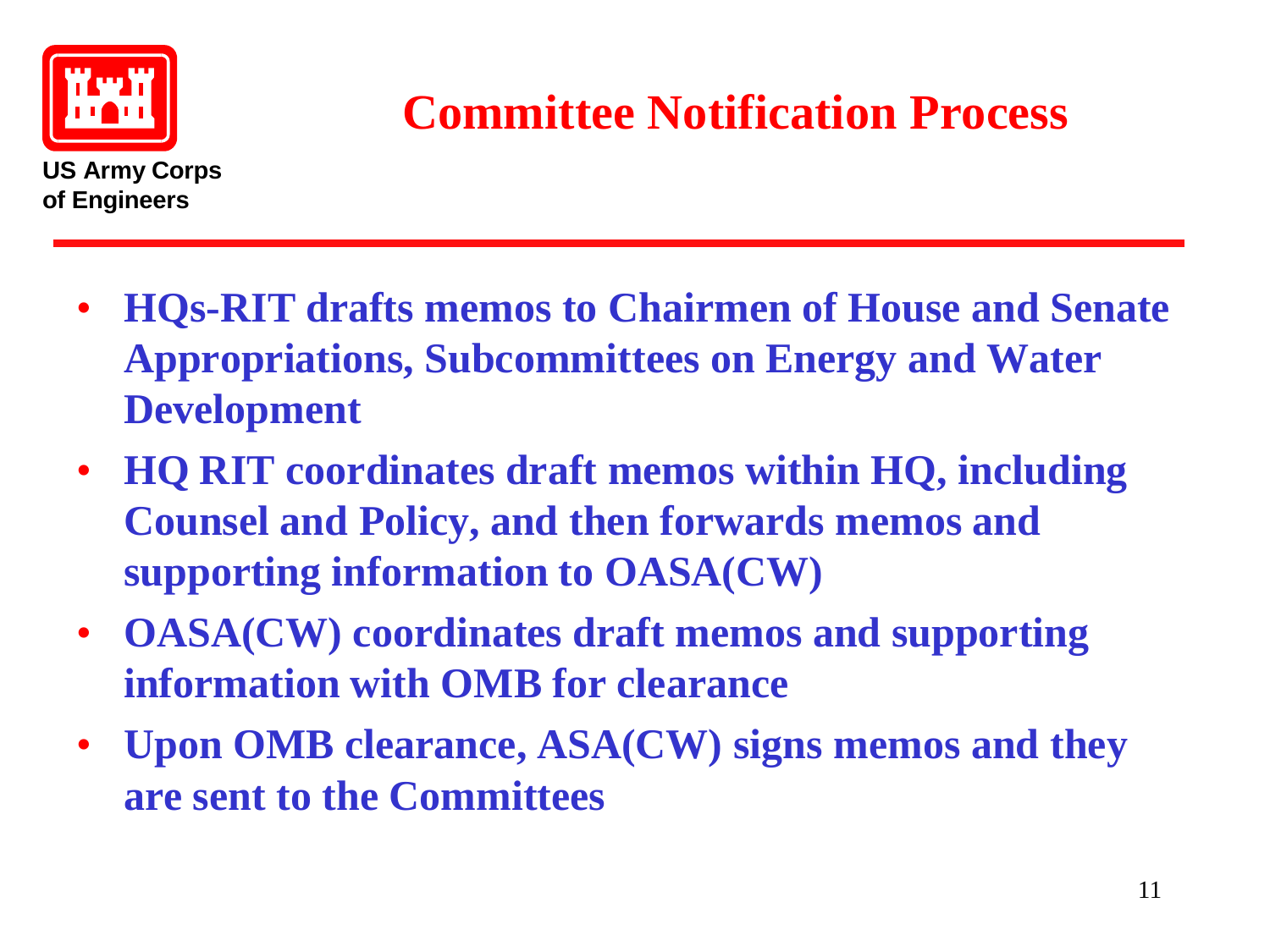

#### **Committee Notification Process**

- **Congressional staff notifies OASA(CW) or HQ of acknowledgement that Corps intends to accept such funds**
- **After HQs receives positive response from both Committees (Senate and House Appropriations) HQ-RIT notifies the MSC and District, in writing or e-mail, that it is OK to proceed with negotiations of agreement.**
- **Successful completion of Committee notification is required before initiating negotiations for agreement to address Contributed Funds.**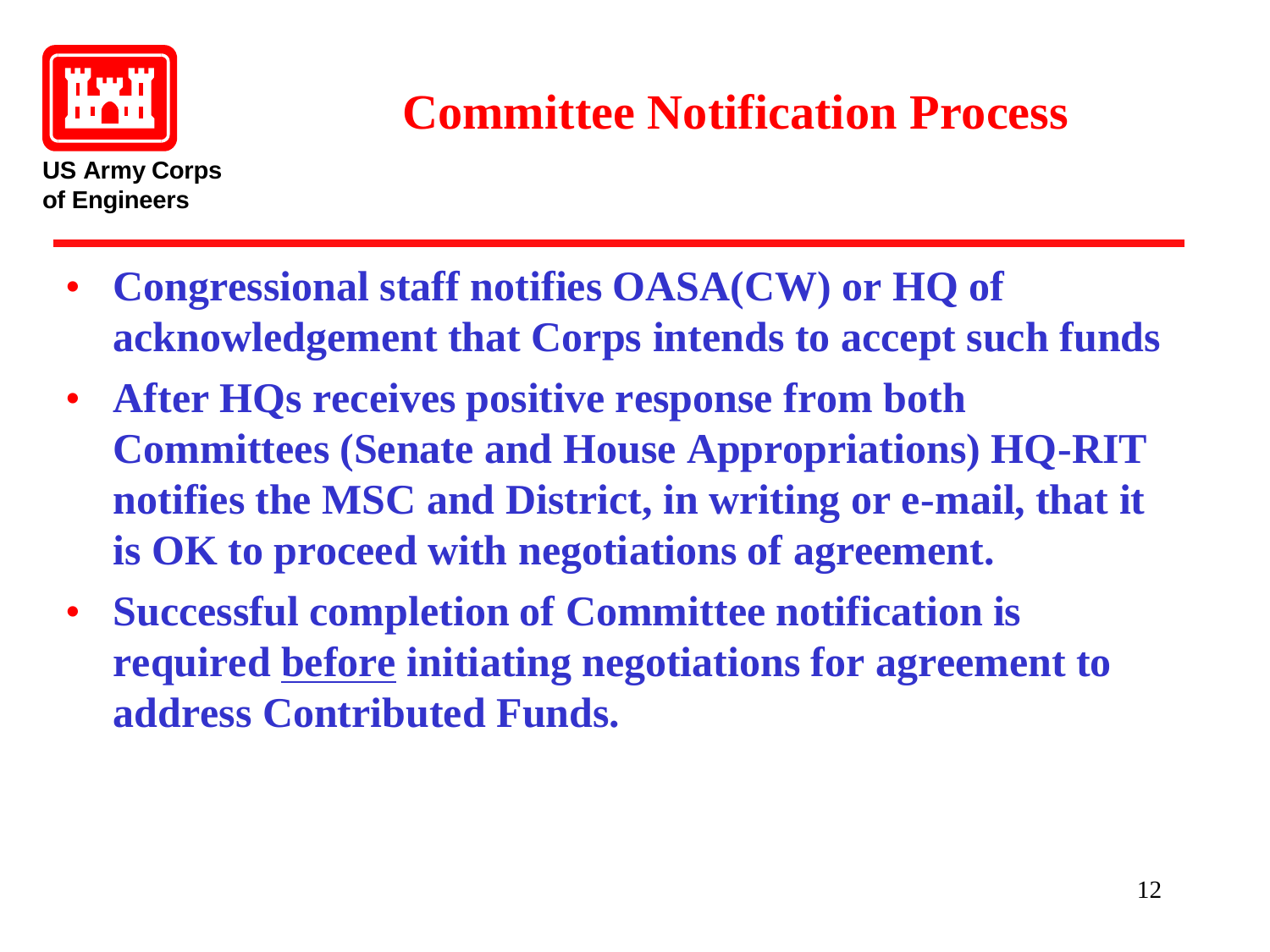

#### **Model Agreements**

- **HQs has developed 2 MOA models that are currently available:**
	- **- Contributed Funds MOA - O&M Dredging is a Federal expense; no Federal funds available. The Contributor provides all the funds needed to perform the dredging and related activities (engineering, design, environmental etc.)**
	- **- Contributed Funds MOA O&M Dredging is a Federal Expense; Federal funds are available to award a contract; contributor provides specified amounts of funds for additional O&M dredging of Federal channel.**
- **Posted at:**

**http://www.usace.army.mil/Missions/CivilWorks/ProjectPartneshipAgreements.aspx**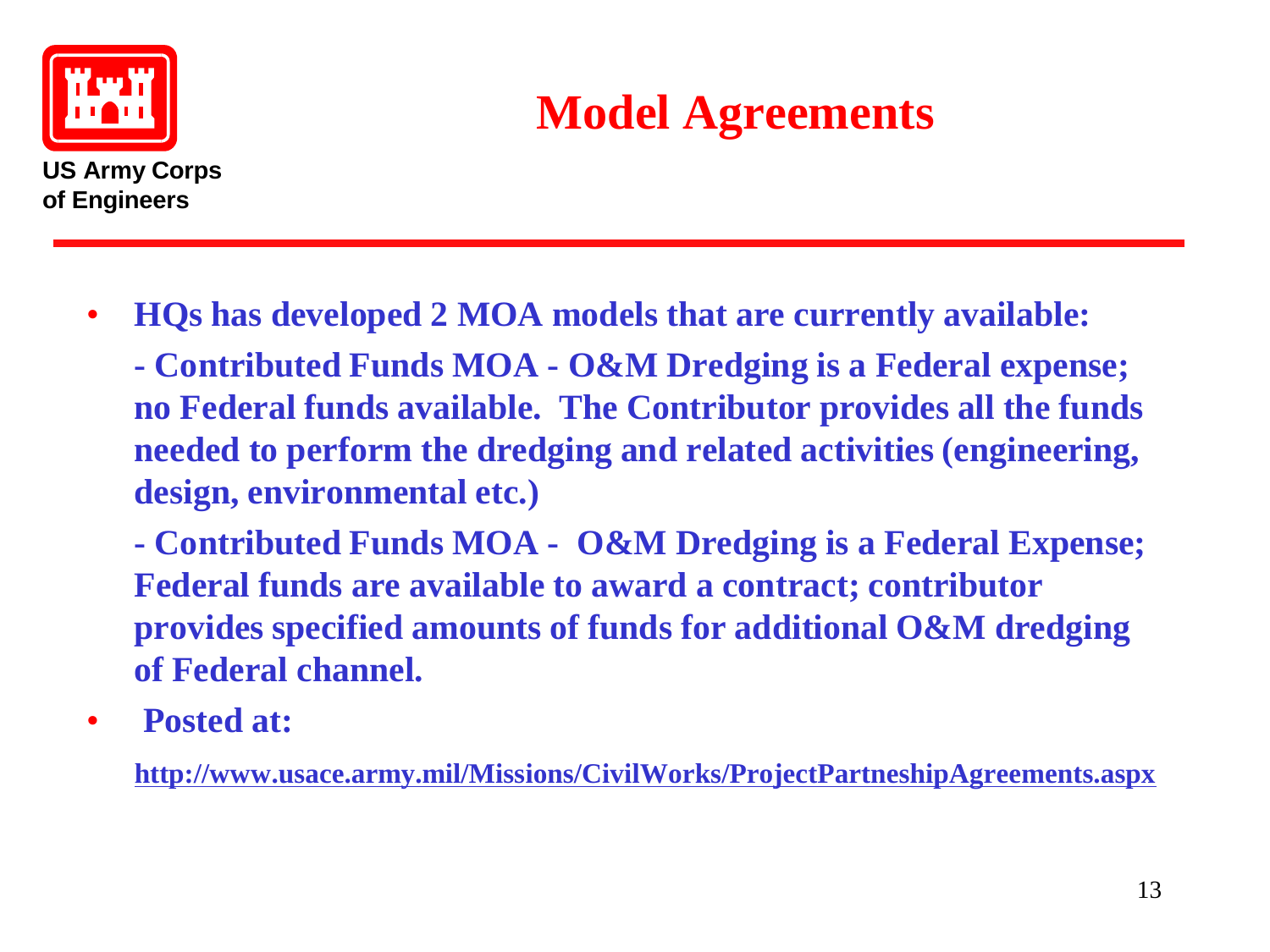



- **Presentation Summary**
- **Questions to be further researched (if any)**
- **Webinars will be posted. Links will be sent out in the future along with a schedule of upcoming webinars.**
- **These are your webinars. Please let us know how we can improve.**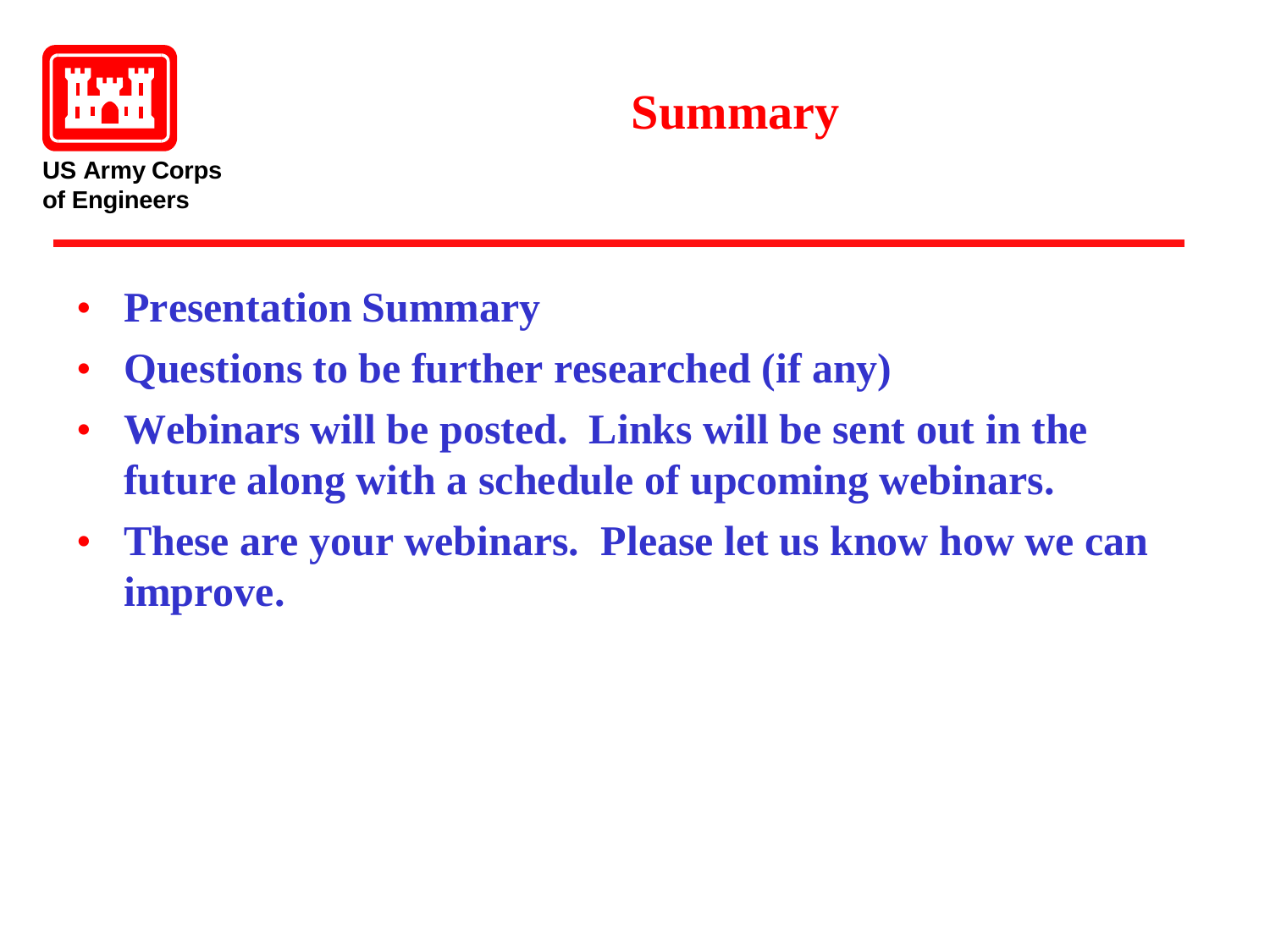

#### **Contributed Funds Flowchart**

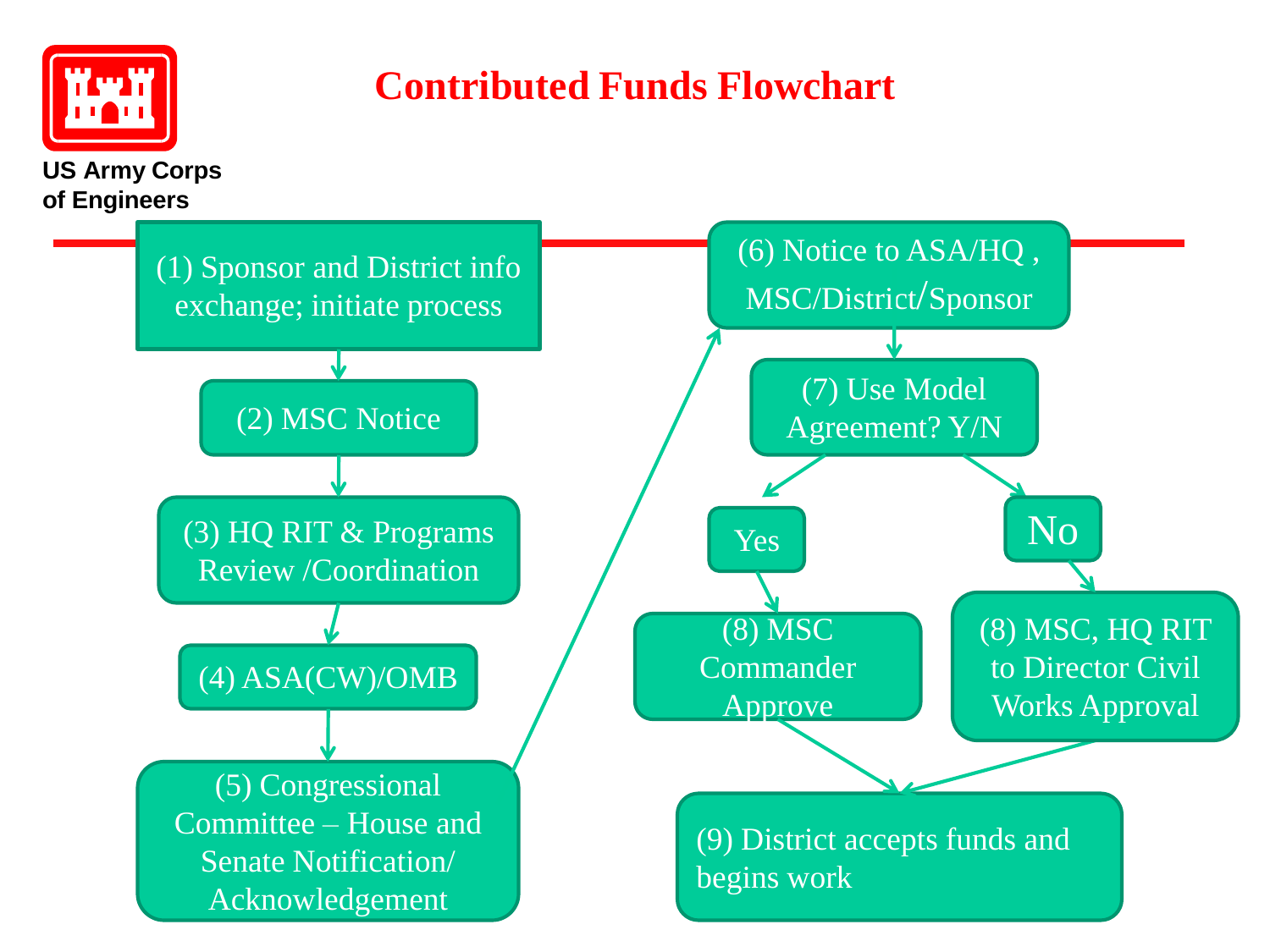

### **Potential Webinar Topics**



- **Conducting Planning Studies in a Non-Earmark Environment**
- **Status of Smart Planning Outreach Efforts**
- **Alternative Financing of Corps Projects**
- **Planning Metrics**
- **Harbor Sym Overview**
- **WRDA Amend Section 101 – 10 percent Cost Share**
- **Continuing Contracts**
- **Section 204, 10, and 408 Processes**
- **Calculating 902 Cost**
- **Planning Principles and Guidelines**
- **?????????**